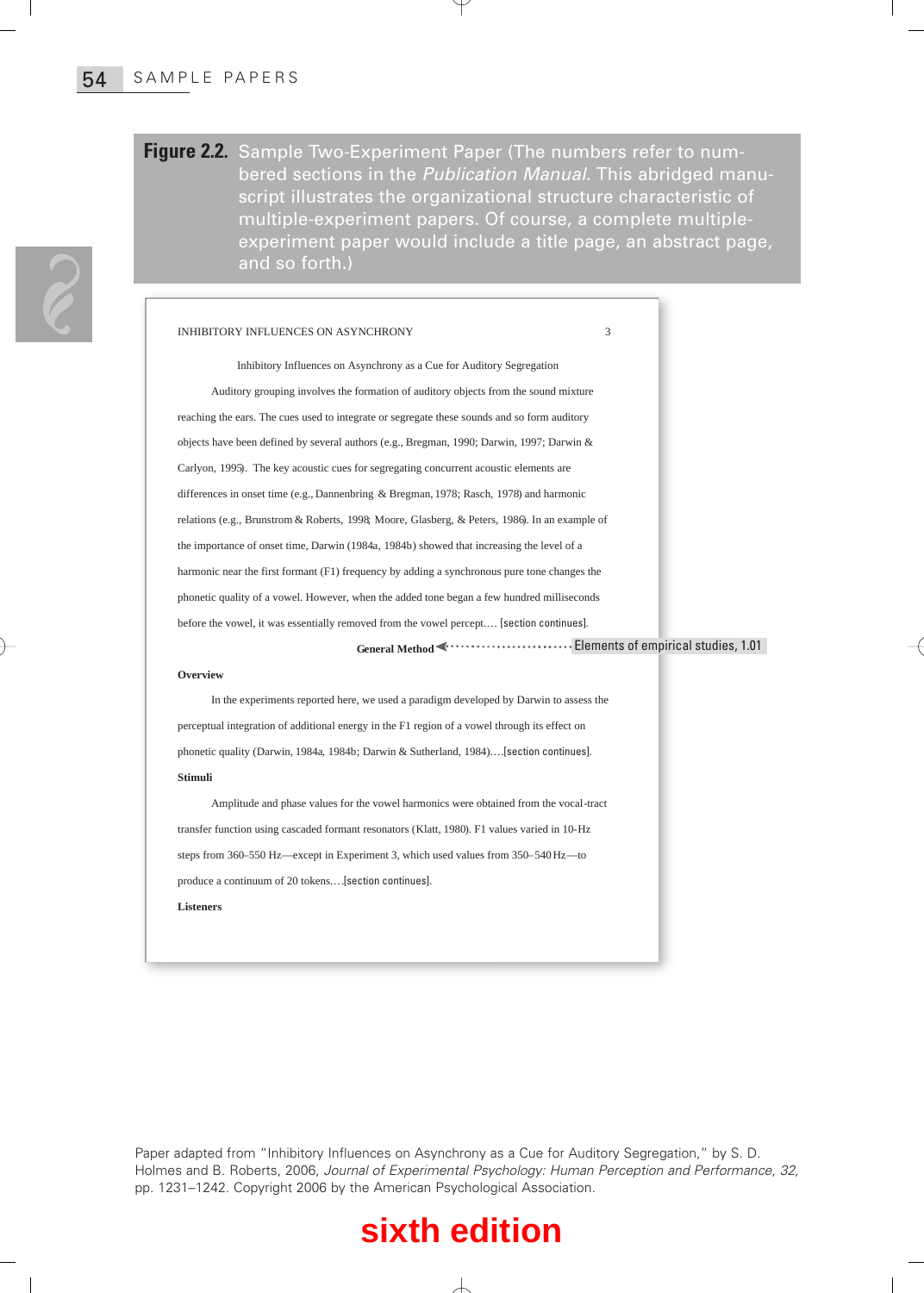## **Figure 2.2.** Sample Two-Experiment Paper (continued)

### INHIBITORY INFLUENCES ON ASYNCHRONY

### **Procedure**

### **Data Analysis**

The data for each listener consisted of the number of /I/ responses out of 10 repetitions for each nominal F1 value in each condition. An estimate of the F1 frequency at the phoneme IVIA IN U.S. CRIP I STRUCT STRUCT THE STRUCT UNITED TO A STRUCT THE STRUCT CONTINUES TO A STRUCT CONTINUES ON ASYNCHRONY<br>
Listeners were volunteers recruited from the student population of the University of<br>
Binningham an data for each condition. The phoneme boundary was defined as the mean of the probit function (the 50% point).…[section continues].

### Multiple Experiments, 2.09 ··········· Experiment 1

|                                                                                                                                                                                         | <b>igure 2.2.</b> Sample Two-Experiment Paper (continued)                                                                                                                                     |  |
|-----------------------------------------------------------------------------------------------------------------------------------------------------------------------------------------|-----------------------------------------------------------------------------------------------------------------------------------------------------------------------------------------------|--|
| INHIBITORY INFLUENCES ON ASYNCHRONY                                                                                                                                                     | 4                                                                                                                                                                                             |  |
|                                                                                                                                                                                         |                                                                                                                                                                                               |  |
| Listeners were volunteers recruited from the student population of the University of<br>Birmingham and were paid for their participation. All listeners were native speakers of British |                                                                                                                                                                                               |  |
|                                                                                                                                                                                         | English who reported normal hearing and had successfully completed a screening procedure                                                                                                      |  |
|                                                                                                                                                                                         | Plural forms of nouns<br>(described below). For each experiment, the data for 12 listeners are presented[section]<br>of foreign origin, 3.19                                                  |  |
| continues].                                                                                                                                                                             |                                                                                                                                                                                               |  |
| Procedure                                                                                                                                                                               |                                                                                                                                                                                               |  |
|                                                                                                                                                                                         | At the start of each session, listeners took part in a warm-up block. Depending on the                                                                                                        |  |
|                                                                                                                                                                                         | number of conditions in a particular experiment, the warm-up block consisted of one block of all                                                                                              |  |
| the experimental stimuli or every second or fourth F1 step in that block. This gave between 85                                                                                          |                                                                                                                                                                                               |  |
| and 100 randomized trials [section continues].                                                                                                                                          |                                                                                                                                                                                               |  |
| Data Analysis                                                                                                                                                                           |                                                                                                                                                                                               |  |
|                                                                                                                                                                                         | The data for each listener consisted of the number of $\Lambda$ responses out of 10 repetitions                                                                                               |  |
|                                                                                                                                                                                         | for each nominal F1 value in each condition. An estimate of the F1 frequency at the phoneme                                                                                                   |  |
|                                                                                                                                                                                         | boundary was obtained by fitting a probit function (Finney, 1971) to a listener's identification                                                                                              |  |
|                                                                                                                                                                                         | data for each condition. The phoneme boundary was defined as the mean of the probit function                                                                                                  |  |
| (the 50% point)[section continues].                                                                                                                                                     |                                                                                                                                                                                               |  |
| lultiple Experiments, 2.09 ··········· Experiment 1                                                                                                                                     |                                                                                                                                                                                               |  |
| In this experime                                                                                                                                                                        |                                                                                                                                                                                               |  |
| pure-tone captor. Each                                                                                                                                                                  | INHIBITORY INFLUENCES ON ASYNCHRONY<br>5                                                                                                                                                      |  |
| tone captor and a center                                                                                                                                                                |                                                                                                                                                                                               |  |
| continues].                                                                                                                                                                             | There were nine conditions: the three standard ones (vowel alone, incremented fourth,                                                                                                         |  |
| <b>Method</b>                                                                                                                                                                           | and leading fourth) plus three captor conditions and their controls. A lead time of 240 ms was<br>Abbreviating units                                                                          |  |
|                                                                                                                                                                                         | used for the added 500-Hz tone [section continues].<br>$\ldots$ , of measurement,<br><b>Results and Discussion</b>                                                                            |  |
|                                                                                                                                                                                         | 4.27, Table 4.4                                                                                                                                                                               |  |
|                                                                                                                                                                                         | Figure 4 shows the mean phoneme boundaries for all conditions and the restoration effect                                                                                                      |  |
|                                                                                                                                                                                         | for each captor type. The restoration effects are shown above the histogram bars both as a                                                                                                    |  |
|                                                                                                                                                                                         | boundary shift in hertz and as a percentage of the difference in boundary position between the                                                                                                |  |
|                                                                                                                                                                                         | incremented-fourth and leading-fourth conditions [section continues].                                                                                                                         |  |
|                                                                                                                                                                                         | <b>Experiment 2</b>                                                                                                                                                                           |  |
|                                                                                                                                                                                         | This experiment considers the case where the added 500-Hz tone begins at the same time                                                                                                        |  |
|                                                                                                                                                                                         | as the vowel but continues after the vowel ends [section continues].                                                                                                                          |  |
|                                                                                                                                                                                         | <b>Method</b>                                                                                                                                                                                 |  |
|                                                                                                                                                                                         | There were five conditions: two of the standard ones (vowel alone and incremented                                                                                                             |  |
| Policy on metrication, 4.39;<br>Style for metric units, 4.40                                                                                                                            | fourth), a lagging-fourth condition (analogous to the leading-fourth condition used elsewhere),<br>and a captor condition and its control. A lag time of 240 ms was used for the added 500-Hz |  |
|                                                                                                                                                                                         | tone [section continues]                                                                                                                                                                      |  |
|                                                                                                                                                                                         |                                                                                                                                                                                               |  |
|                                                                                                                                                                                         | <b>Results and Discussion</b>                                                                                                                                                                 |  |
|                                                                                                                                                                                         |                                                                                                                                                                                               |  |
|                                                                                                                                                                                         | sixth edition                                                                                                                                                                                 |  |
|                                                                                                                                                                                         |                                                                                                                                                                                               |  |

## **sixth edition**